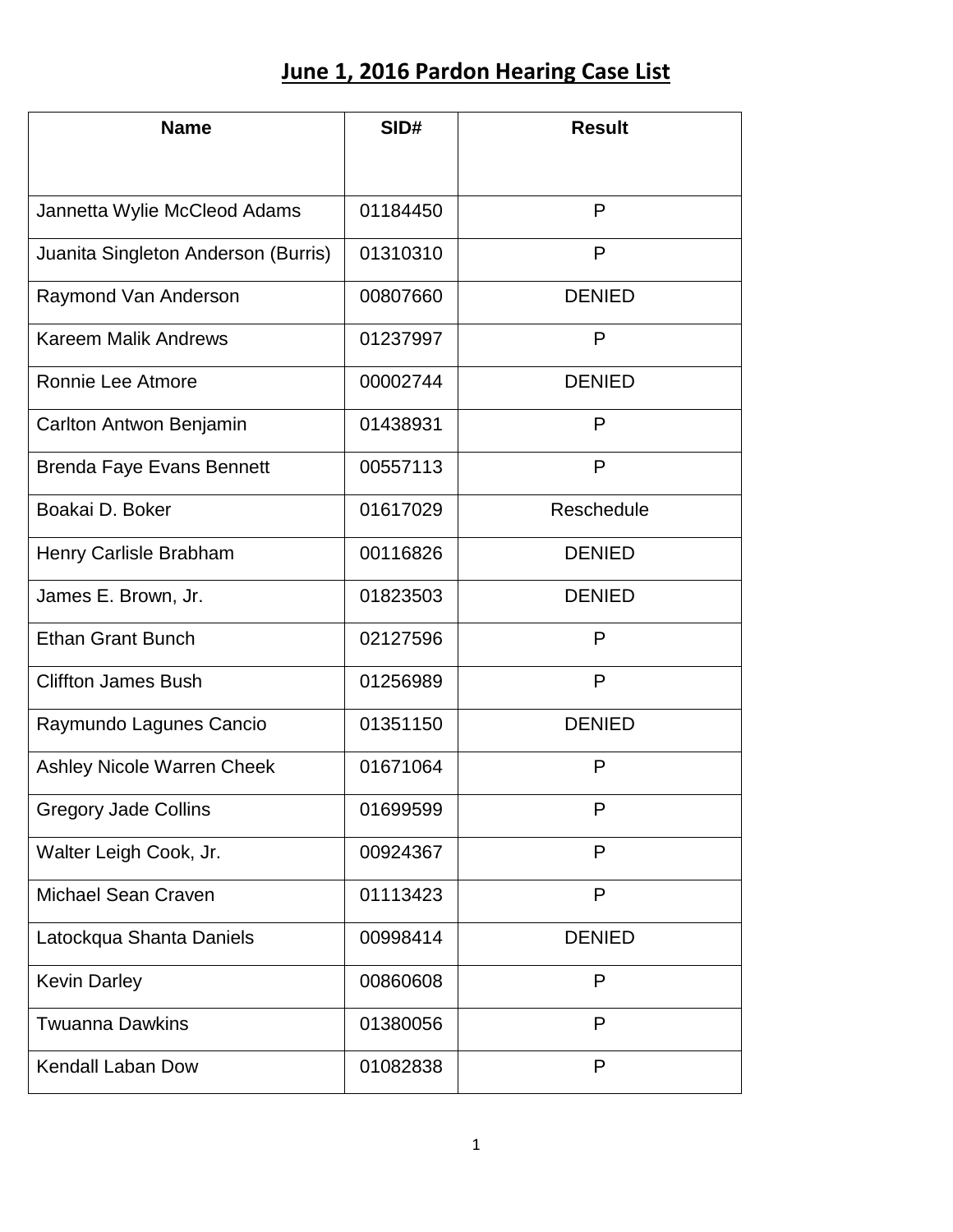## **June 1, 2016 Pardon Hearing Case List**

| Kevin William Dwyer               | 00853383 | P             |
|-----------------------------------|----------|---------------|
| <b>Benton Jarvis Evans</b>        | 00872519 | P             |
| Amanda Brooke Garner              | 01857907 | <b>DENIED</b> |
| Larry Jatavious Garrison          | 01692061 | <b>DENIED</b> |
| <b>Donnie Gartrell</b>            | 00838489 | <b>DENIED</b> |
| Tyesha Maria Gasque               | 01543236 | P             |
| <b>Tyronne Gasque</b>             | 00781612 | P             |
| <b>Christopher Donald Gideon</b>  | 01096190 | P             |
| Valerie Michelle Goodman          | 00695897 | <b>DENIED</b> |
| Lakeisha Washington Graham        | 01284316 | <b>DENIED</b> |
| <b>Harold Dean Griffin</b>        | 00607606 | <b>DENIED</b> |
| <b>Ollie Dwight Hall</b>          | 01730369 | Reschedule    |
| Ronnie O'Neal Hampton             | 00719754 | P             |
| Ernest Harrison, Jr.              | 00031806 | P             |
| Shiquin Lashae Harrison           | 01676499 | <b>DENIED</b> |
| <b>Christopher Nelson Hicks</b>   | 01110727 | P             |
| <b>Christopher Kenneth Holley</b> | 00870598 | <b>DENIED</b> |
| Bruce E. Johnson                  | 01151244 | P             |
| Zandra Lynn Johnson               | 00677615 | P             |
| <b>Victor Legette</b>             | 00633522 | <b>DENIED</b> |
| <b>Shaw Matthew Mathias</b>       | 00786901 | P             |
| Mahogany Lasha Miller             | 01918996 | P             |
| <b>William Henry Mixon III</b>    | 00726013 | P             |